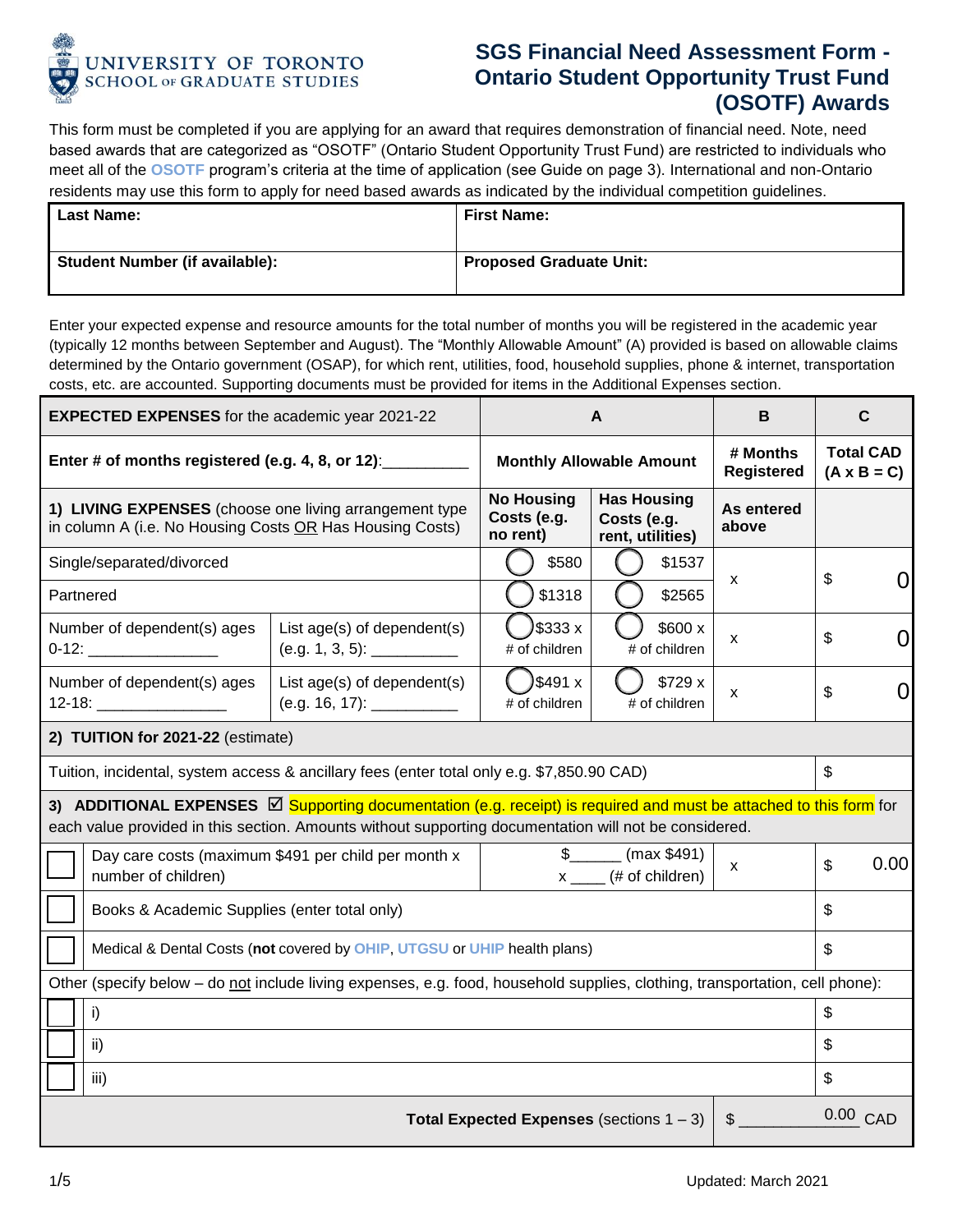| <b>EXPECTED RESOURCES</b> (must be for the same timeframe as the Expected Expenses section)                                                                                    |                                            |            |
|--------------------------------------------------------------------------------------------------------------------------------------------------------------------------------|--------------------------------------------|------------|
| Student Loan (check one):   OSAP   Out-of-province   U.S. Ioan<br>$\vert$ $\vert$ Other:<br>*Notice of Assessment/Preliminary Assessment must be attached                      |                                            |            |
| UTAPS (provide amount from current academic year as an estimate)                                                                                                               |                                            | \$         |
| Available student line of credit / financial institution loan                                                                                                                  |                                            | \$         |
| Total amount of graduate funding (i.e. base/stipend amount +                                                                                                                   | Enter stipend /base amount (e.g. \$17,500) |            |
| tuition), which includes Fellowships, RShips, TAships                                                                                                                          | Enter tuition support amount               |            |
| Other awards (i.e. from external funding sources not part of funding package) – enter total only                                                                               |                                            | \$         |
| Other employment income (net amount after tax deduction)                                                                                                                       |                                            | \$         |
| Funds/support from family member(s)                                                                                                                                            |                                            | \$         |
| 50% partner's income after tax deduction (i.e. net income $\div$ 2). This amount must be provided if partnered<br>expenses are claimed in the Expected Expenses section above. |                                            | \$         |
| Child support or government assistance/benefits                                                                                                                                |                                            | \$         |
| Savings / accessible investments / RESP (amount withdrawn for the year only)                                                                                                   |                                            | \$         |
| Other support/assistance/resources (specify below):                                                                                                                            |                                            |            |
| i)                                                                                                                                                                             |                                            | \$         |
| ii)                                                                                                                                                                            |                                            | \$         |
|                                                                                                                                                                                | <b>Total Expected Resources</b><br>\$      | 0.00 CAD   |
| (Financial need is normally demonstrated when a negative or very small positive amount appears in this field.)                                                                 | <b>TOTAL FINANCIAL NEED</b>                | $0.00$ CAD |
|                                                                                                                                                                                |                                            |            |

| <b>OSOTF Requirements:</b> To be eligible for OSOTF awards, you must: i) be a Canadian Citizen/Permanent Resident of<br>Canada/Protected Person, ii) demonstrate financial need, and iii) have one of the following residency statements apply to you. Check<br>the statement that applies.                                             |
|-----------------------------------------------------------------------------------------------------------------------------------------------------------------------------------------------------------------------------------------------------------------------------------------------------------------------------------------|
| was born and raised and/or have always resided in Ontario.                                                                                                                                                                                                                                                                              |
| resided in Ontario for 12 consecutive months before becoming a post-secondary student.                                                                                                                                                                                                                                                  |
| My partner/spouse has resided in Ontario for at least 12 consecutive months immediately before the last day of the month in<br>which classes began for my most recent period of full-time post-secondary studies (i.e. current academic year) and, during this<br>time, my partner was not enrolled in full-time postsecondary studies. |
| qualify as a dependent and my parent(s), step-parent(s), legal guardian(s), or official sponsor(s) has resided in Ontario for at<br>least 12 consecutive months immediately before the last day of the month in which classes began for my most recent period of<br>full-time post-secondary studies (i.e. current academic year).      |
| live in Ontario now AND have lived in Canada for fewer than 12 months in a row.                                                                                                                                                                                                                                                         |

**Applicant's Declaration and Authorization:** I hereby certify that the foregoing information is, a true, complete and accurate statement of my financial status. I understand I may be required to supply additional documentation if this application is successful and if I am requested to do so. This application and all supporting documents will be retained in the SGS records. I authorize SGS to contact the sources of my supplementary documentation to verify the information. If any information I have provided is found to be intentionally falsified, I understand I may become permanently ineligible to apply for or receive any future SGS awards. By submitting this application, I acknowledge that I may automatically be considered for other available awards for which I may be eligible.

I have included all receipts or supporting documents for expenses listed in section #3 (if claimed).

Signature of Applicant: <br> Pate: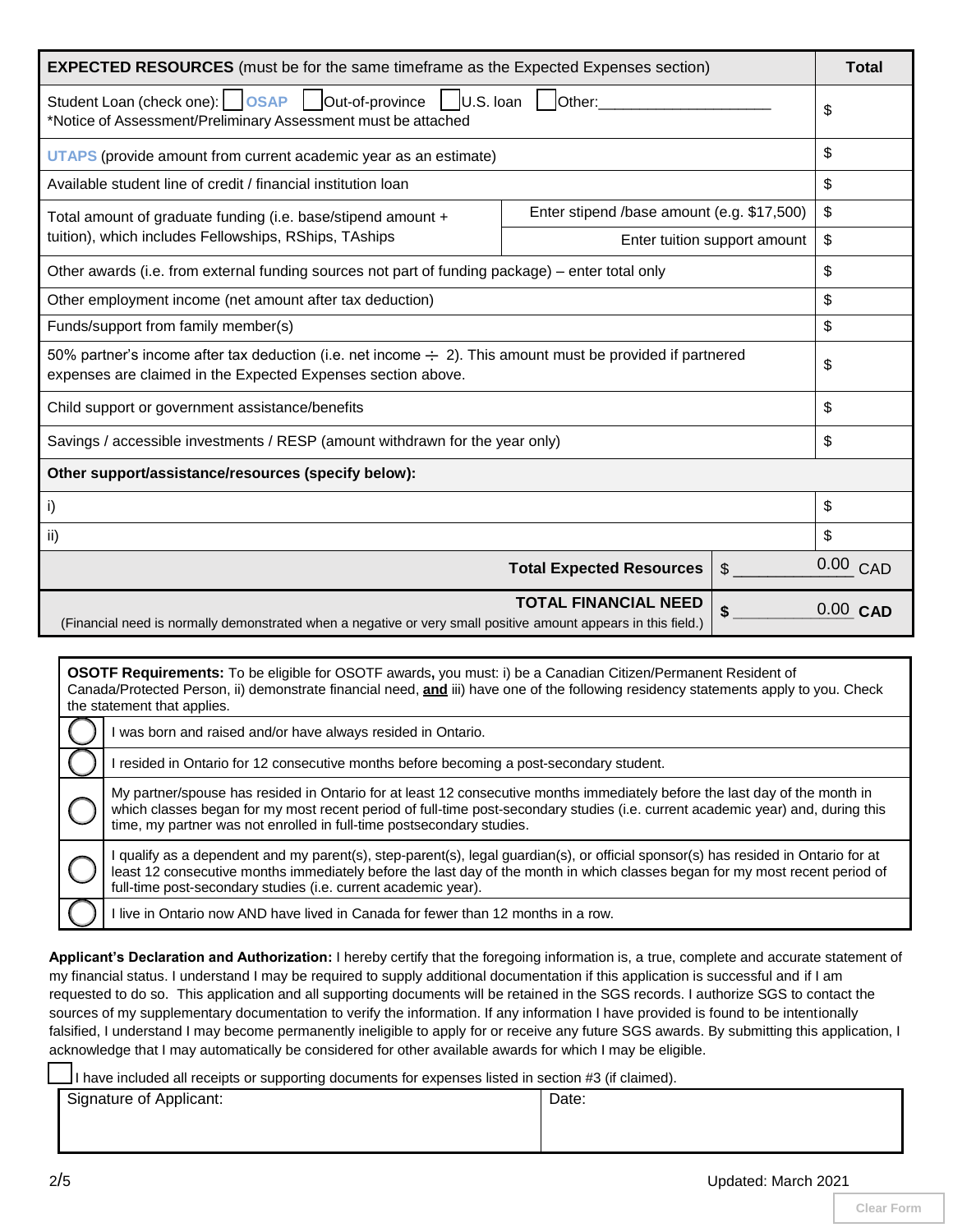

# **SGS Financial Need Assessment Form - Guide**

The Financial Need Assessment Form must be completed when submitting an application for an award that is fully or partly based on demonstration of financial need.

Reminder: Need based awards that are categorized as "OSOTF" are only open to eligible applicants who:

- Demonstrate financial need;
- Are Canadian citizens, Permanent Residents of Canada or Protected Persons at the time of the application; and
	- Are residents of Ontario at the time of the application, defined as one of the following criteria:
		- o You have always lived in Ontario\*;
		- $\circ$  Ontario is the last province you lived in for 12 months in a row without being a full-time postsecondary student;
		- $\circ$  You live in Ontario now AND have lived in Canada for less than 12 months in a row

\*Ontario is the only Canadian province/territory that the student has lived in

## **If you are married/common-law, you can be considered an Ontario resident if:**

- your spouse has always lived in Ontario; or
- your spouse has lived in Ontario for the last 12 months in a row without being a full-time postsecondary student; or
- **All** of these statements are true:
	- o you now reside in Ontario;
	- o you've lived in Canada for less than 12 months in a row; and
	- o your spouse has lived in Canada for less than 12 months in a row.

## **If you qualify as a dependent student, you're considered an Ontario resident if:**

- Ontario is the last province in which your parent(s) have lived in for at least 12 months in a row; or
- **All** of these statements are true:
	- o you now reside in Ontario;
	- o you've lived in Canada for less than 12 months in a row; and
	- $\circ$  your parent(s) have lived in Canada for less than 12 months in a row.

*The above requirements are the guidelines established by OSAP to determine Ontario residency for OSAP*

## **Expected Expenses**

The SGS Financial Need Assessment section serves to calculate your expected resources and expenses for the upcoming academic year. The amounts in Column C will need to be calculated based on the number of months entered, for which you will be registered in the upcoming academic year or for the period of funding you are requesting.

Financial need is normally demonstrated when a negative or very small positive balance (under \$500) appears in the "TOTAL NEED" field on page 2 of the application (e.g., "Total Expected Expenses" is higher than "Total Expected Resources"). Showing a large positive balance in the "TOTAL NEED" field will normally not be considered a demonstration of financial need, unless extenuating circumstances are also reported (supporting documentation must be submitted).

## **Living Expenses**

Enter the number of months you expect to be registered for the academic year or for the period of funding being requested. Choose which living situation applies to you (no housing costs or with housing costs) and fill in the appropriate information where necessary.

Example #1: A single student who will be registered for 12 months, does not have children and is living in his/her parent's home should:

- Choose "Single/Separated/Divorced" and the associated amount under the column "No housing costs"
- The amount for Column C should auto-calculate (\$580 x 12 = \$6960)

Example #2: A student who will be registered for 12 months, has a partner and 2 children under the age of 12 paying rent should: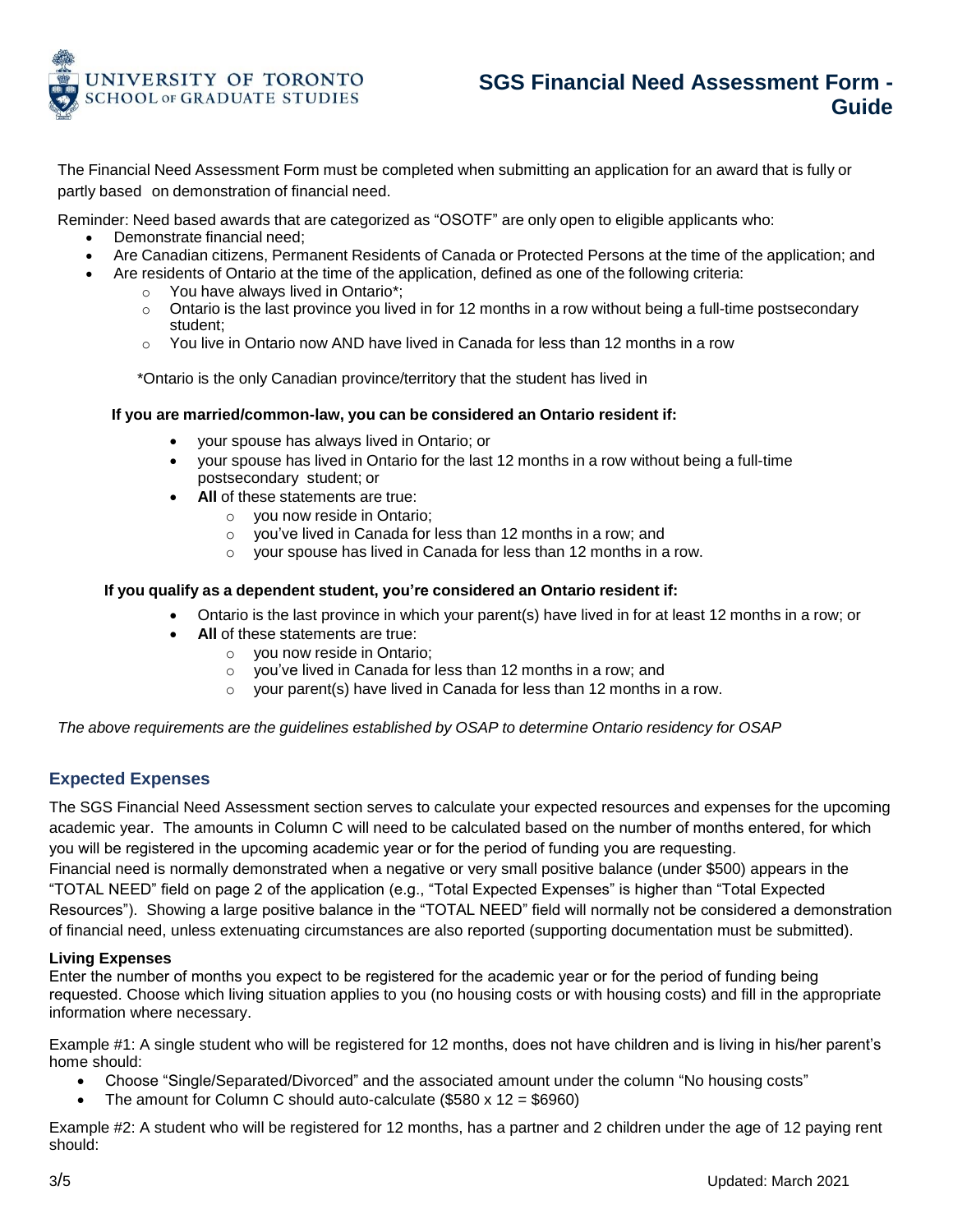- Choose "Partnered" and the associated amount under the column "Has housing costs"
- The amount for Column C should auto-calculate (\$2565 x 12 = \$30,780)
- Enter "2" in the "Number of dependents aged 0-12" field to account for the **two** children
- Choose the associated children amount under the column "Has housing costs" and the amount for Column C should auto-calculate (\$600 x 2 = \$1200; \$1200 x 12 = \$14,400)

## **Tuition & Other Fees**

As tuition for the upcoming year will not be posted until July, enter your fees for the current academic year as an estimate. The total cost of tuition and other fees for most full-time PhD students in the academic year 2020-21 was \$7,858.65.

Review the Tuition Fees Schedules at **<https://studentaccount.utoronto.ca/>** for detailed information.

## **Books & Academic Supplies**

Include the total cost of books, photocopying, supplies, equipment, thesis binding, etc. for the upcoming year. Provide reasonable academic related expenses. Supporting documentation must be submitted.

## **Medical/Dental**

Annual fees for the **[University](https://www.utgsu.ca/insurance/) of Toronto Graduate Students Union (UTGSU) Health Plan** or the **[University](http://www.cie.utoronto.ca/Coming/UHIP.htm) Health [Insurance](http://www.cie.utoronto.ca/Coming/UHIP.htm) Plan [\(UHIP\)](http://www.cie.utoronto.ca/Coming/UHIP.htm)** are automatically included within students' annual tuition fees. In this field, include Medical & Dental Costs that are not covered by OHIP's, UTSGU's or UHIP's health plans. Supporting documentation must be submitted.

## **Other**

Include other necessary expenses you expect to incur (e.g. flying home to see parents, additional fees for GO Train commute). Supporting documentation (e.g. receipts from current year) must be provided for each item or the amount(s) will be automatically removed from consideration.

## **Food, Household Supplies, Clothing, Transportation, Phone & Internet (do not include)**

These costs are already calculated and included within the "Monthly Allowable Amounts" in Column A. The "Monthly Allowable Amounts" are based on allowable claims determined by the Ontario government.

## **Expected Resources**

## **Government Student Loans/Aid**

If you are planning to apply for government student loans (e.g., **Ontario Student [Assistance](https://osap.gov.on.ca/OSAPPortal/en/) Program**) for the upcoming academic year and received the loan for the current academic year, enter the current year's amount as your estimate for the upcoming year and provide a copy of your current year's Notice of Assessment with your application.

If you did not receive government student loans this year and are planning to apply for the upcoming academic year, enter the amount from the online **OSAP Aid [Estimator](https://osap.gov.on.ca/AidEstimatorWeb/enterapp/enter.xhtml?lang=en)** and submit a print-out or equivalent with your application.

## **UTAPS**

If you received UTAPS for the current academic year, enter this amount as your estimate for the upcoming year. If you did not receive UTAPS this year and are planning to apply for the upcoming academic year, enter the amount from the online **[UTAPS](http://www.future.utoronto.ca/finances/financial-aid/university-toronto-advance-planning-students-utaps#UTAPS%20estimator) Online [Estimator](http://www.future.utoronto.ca/finances/financial-aid/university-toronto-advance-planning-students-utaps#UTAPS%20estimator)** and submit a print-out or equivalent with your application.

Students who receive **[OSAP](https://osap.gov.on.ca/OSAPPortal/en/)** are automatically considered for additional financial support from the **[University](http://www.future.utoronto.ca/finances/financial-aid/university-toronto-advance-planning-students-utaps) of Toronto Advance Planning for [Students](http://www.future.utoronto.ca/finances/financial-aid/university-toronto-advance-planning-students-utaps) (UTAPS)** program. Out-of-province students who are receiving funding from another Canadian province/territory and students who are receiving funding from a First Nations band may apply directly for UTAPS by submitting the **online [application](http://www.future.utoronto.ca/finances/financial-aid/university-toronto-advance-planning-students-utaps)**.

## **Available student line-of-credit / financial institution loan**

Only include the amount currently available to you through your student line-of-credit or bank loan.

## **Graduate funding**

Students in doctoral-stream programs must declare the total amount of the minimum funding commitment they expect to receive in the upcoming academic year. Amounts for the most recent year are available on the **[SGS website.](https://www.sgs.utoronto.ca/about/explore-our-data/phd-funding-data/)**

## **Awards**